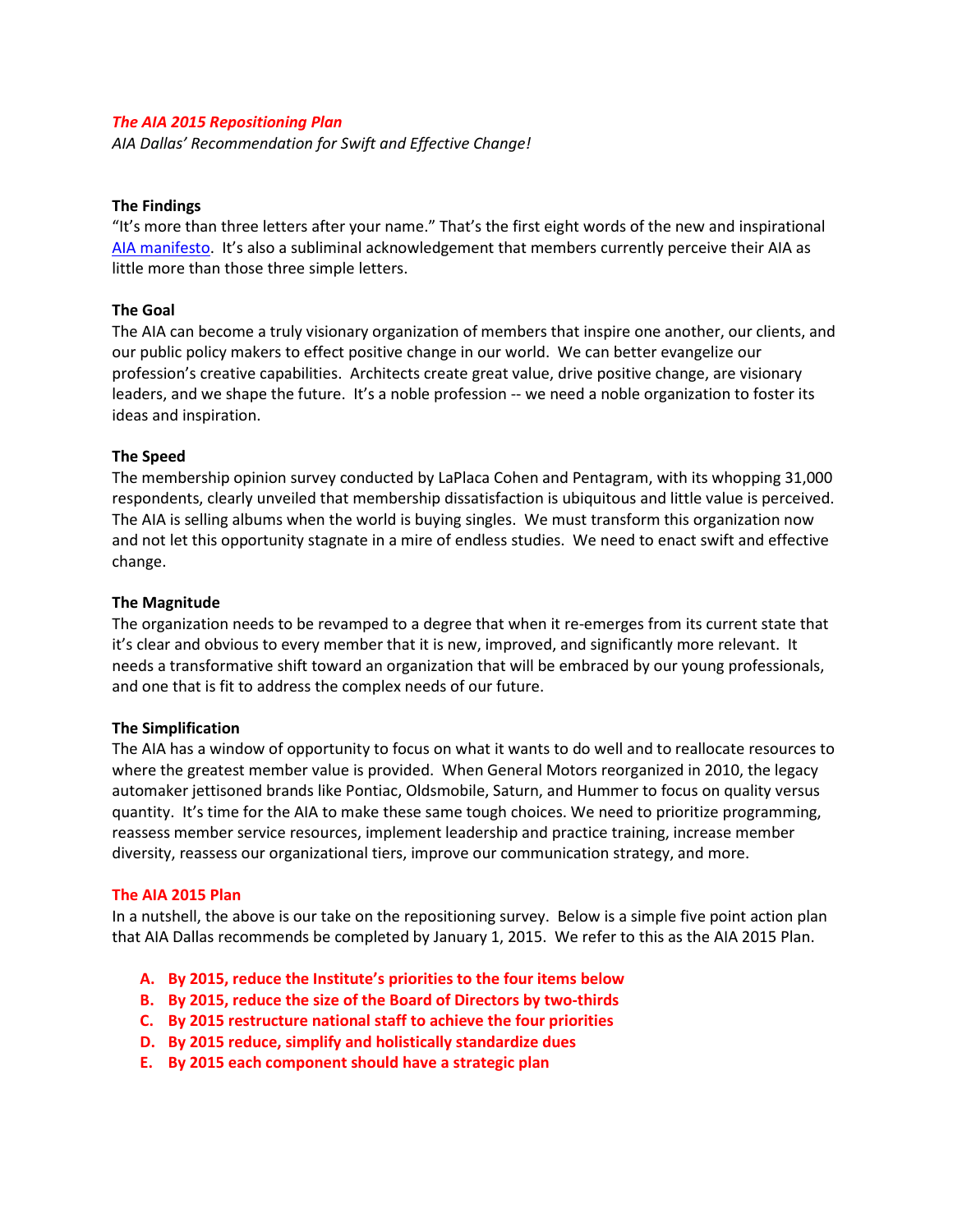# **National Priorities**

- A. Vision and Inspiration
	- 1) Establish the overall vision for the organization
	- 2) Enhance and expand the AIA brand nationally and globally
- B. Communication
	- 1) AIA should be the premier creator, aggregator and distributor of market intelligence and practice guides available to members only.
	- 2) AIA should also have its own publication showcasing the profession and it members to the industry and general public
	- 3) AIA should continue to publish and develop contracts
	- 4) Membership database, records, and billing
	- 5) Communication and Website
	- 6) Clearinghouse for component's best practices
	- 7) AIA National Awards
- C. Advocacy
	- 1) AIA should focus on federal advocacy
	- 2) AIA should advocate at the federal agency level regarding the procurement of professional services
- D. Licensure and Continuing Education
	- 1) AIA should be the primary organization for the path to licensure (as an alternative to the current dominance of NCARB)
	- 2) AIA should provide the overarching curriculum for continuing education (but not the delivery)
	- 3) National Convention as a premier CEU and member network opportunity

# **State/Regional Component Priorities**

- A. Vision and Inspiration
	- 1) Implement the organization's vision
	- 2) Enhance and expand the AIA brand within the State/Region
- B. Communication
	- 1) Publications
	- 2) Social Media/ Website
	- 3) AIA State Design Awards
- C. Advocacy
	- 1) State/Regional advocacy
	- 2) Expand advocacy to State Agencies
- D. Foster Networking and Member Engagement
	- 1) State Convention as a premier CEU and member network opportunity